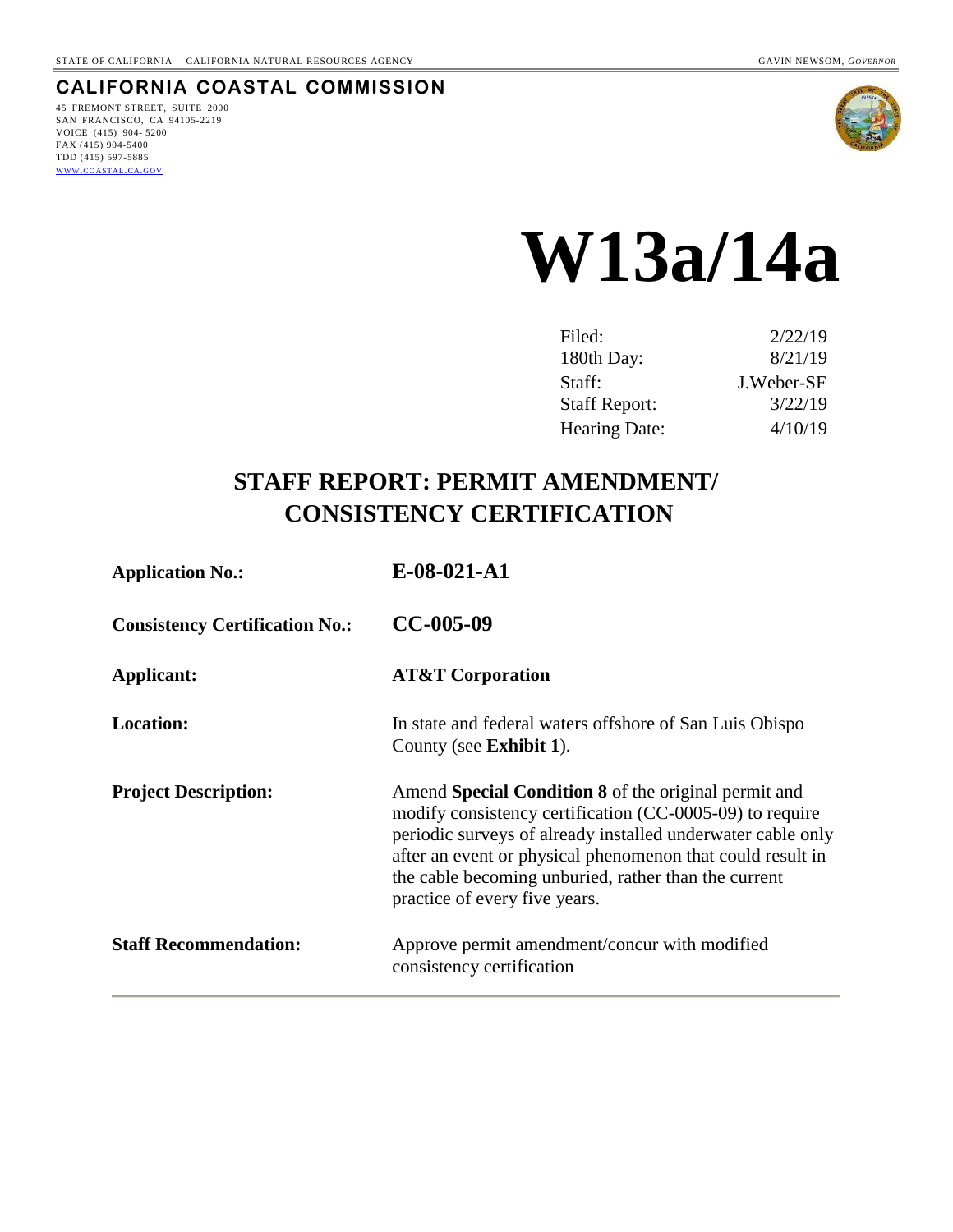# **SUMMARY OF STAFF RECOMMENDATION**

In March 2009, the Commission approved coastal development permit E-08-021 and concurred with consistency certification number CC-005-09 for the installation, operation, and maintenance of a fiber optic cable extending from Hawaii and landing at Montaña de Oro State Park, westsouthwest of the City of Los Osos in San Luis Obispo County. The cable was installed in May 2009.

Key Coastal Act issues addressed in the findings for the original permit include potential adverse effects on coastal resources related to entanglement with the cable. Specifically, the findings addressed concerns that: 1) whales may become entangled with the cable; 2) trawlers may snag their gear on a cable and thus lose gear and fishing time; or 3) abandoned trawl nets may entangle and drown marine mammals or other marine wildlife. To prevent potential adverse impacts associated with entanglement, **Special Condition 3** of the original permit required the applicant to bury the cable to a depth of 1.0 meter except where precluded by seafloor substrates. **Special Condition 8** of the original permit requires that for every 12 to 24 months for a total of two times during the first four years of the project, and every five years thereafter (unless otherwise determined by the Executive Director based on a finding that portions of the cable route have not remained buried), the applicant shall survey the cable routes to verify that the cable remains buried. If the cable survey indicates that previously buried cable has become unburied, the applicant is required to re-bury the cable segments.

The results of the 2009 post-lay inspection survey and periodic surveys completed in 2010 and 2015 demonstrate that buried cable remains buried. The applicant therefore proposes to eliminate the requirement to survey the cable every five years and replace it with a requirement to survey only after an event or physical phenomenon that could result in a cable becoming unburied. Since buried cable has remained buried over time and no conflicts have been reported since its installation, eliminating periodic burial surveys and instead surveying the cable only after a natural or anthropogenic event that has the potential to expose the cable (i.e., seismic activity or gear snag) will not reduce protection of coastal resources. Furthermore, eliminating the periodic burial surveys will reduce the environmental effects associated with performing the surveys (e.g., air emissions from survey vessels and potential conflicts with commercial fishing along the cable survey routes). The Central California Joint Cable/Fisheries Liaison Committee supports the proposed amendment (**Exhibit 2**).

Commission staff recommends that the Commission **approve** the proposed amendment to coastal development permit E-08-021-A1 and **concur** with AT&T's modified consistency determination.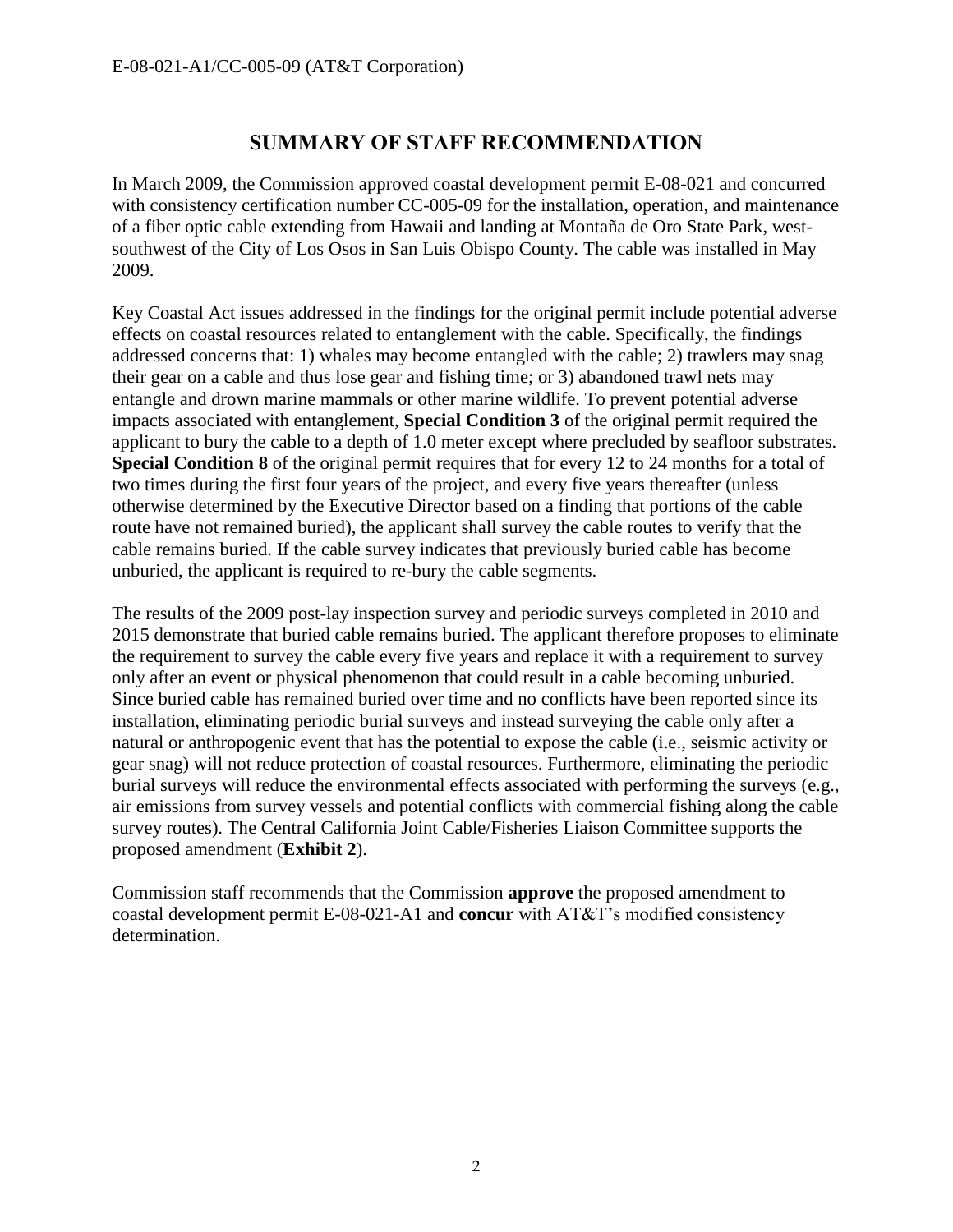# **TABLE OF CONTENTS**

|  |  | B. PROPOSED AMENDMENT AND CONSISTENCY CERTIFICATION MODIFICATION 6 |  |
|--|--|--------------------------------------------------------------------|--|
|  |  |                                                                    |  |
|  |  |                                                                    |  |
|  |  |                                                                    |  |

# **APPENDICES**

Appendix A – Substantive File Documents

# **EXHIBITS**

Exhibit 1 – Project Overview Exhibit 2 – Letter from the Central California Joint Cable/Fisheries Liaison Committee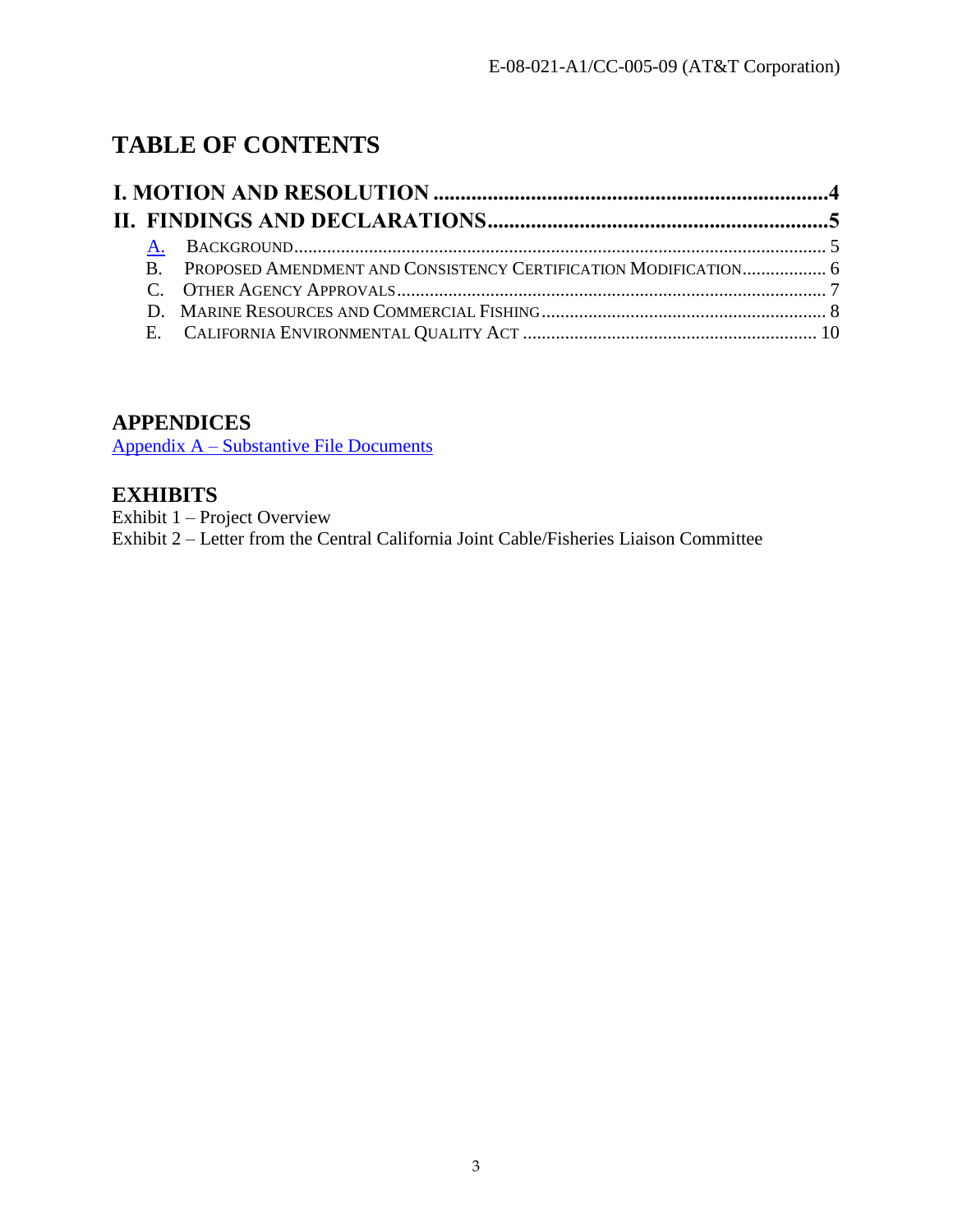# <span id="page-3-0"></span>**I. MOTION AND RESOLUTION**

#### **1.** Coastal Development Permit Amendment

#### **Motion:**

*I move that the Commission approve the proposed amendment to Coastal Development Permit No. E-08-021 pursuant to the staff recommendation.*

Staff recommends a **YES** vote on the foregoing motion. Passage of this motion will result in approval of the amendment as conditioned and adoption of the following resolution and findings. The motion passes only by affirmative vote of a majority of the Commissioners present.

#### **Resolution:**

*The Commission hereby approves the coastal development permit amendment on the grounds that the development as amended and subject to conditions will be in conformity with the policies of Chapter 3 of the Coastal Act. Approval of the permit amendment complies with the California Environmental Quality Act because either: 1) feasible mitigation measures and/or alternatives have been incorporated to substantially lessen any significant adverse effects of the amended development on the environment, or 2) there are no feasible mitigation measures or alternatives that would substantially lessen any significant adverse impacts of the amended development on the environment.*

**2.** Consistency Certification Modification

#### **Motion**:

*I move that the Commission concur with AT&T's modified Consistency Certification CC-005-09 on the grounds that the project, as modified, remains consistent with the enforceable policies of the California Coastal Management Program (CCMP).*

Staff recommends a **YES** vote on the motion. Passage of this motion will result in a concurrence with the modified consistency certification that the project remains consistent with the CCMP and adoption of the following resolution and findings. An affirmative vote of a majority of the Commissioners present is required to pass the motion.

#### **Resolution to Concur with Modified Consistency Certification:**

*The Commission hereby concurs with AT&T's modification of Consistency Certification CC-005-09 on the grounds that, as modified, the project would remain consistent with the enforceable policies of the CCMP.*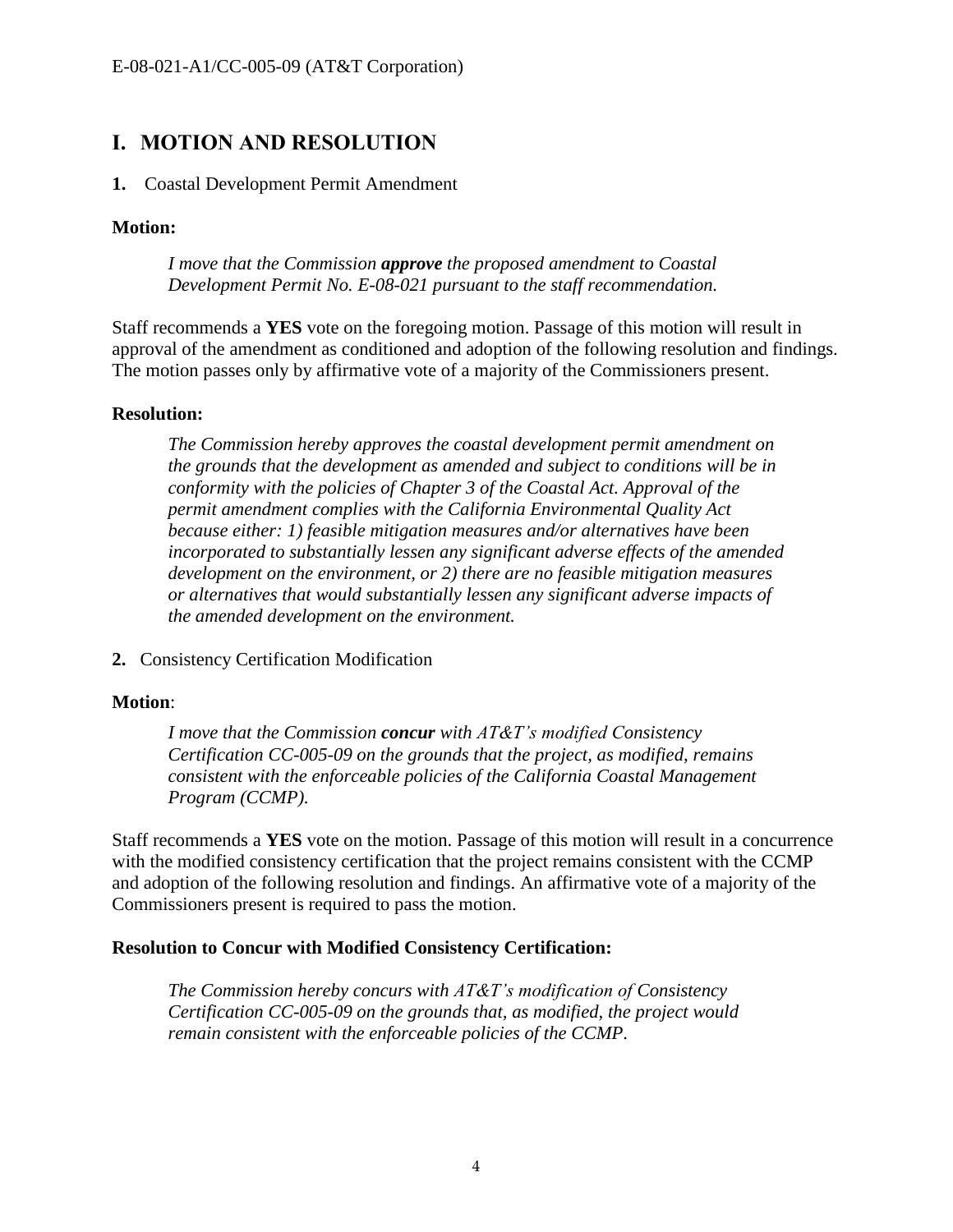# <span id="page-4-0"></span>**II. FINDINGS AND DECLARATIONS**

# <span id="page-4-1"></span>**A. BACKGROUND**

In March 2009, the Commission approved coastal development permit (CDP) E-08-021 and concurred with consistency certification number CC-005-09 for AT&T's installation, operation, and maintenance of a fiber optic cable between San Luis Obispo County and Hawaii (and connecting beyond to Guam and other Asian locations). The cable connects with the existing AT&T fiber optic cable system at a cable station southwest of San Luis Obispo (**Exhibit 1**). Construction of the cable was completed in May 2009.

In its original approval of the project, the Commission required AT&T to bury the cable in soft sediment, where feasible, to minimize interference with commercial fishing gear and prevent whale entanglements. The Commission also required that every 12 to 24 months for a total of two times during the first four years of the project, and then every five years thereafter (unless otherwise determined by the Executive Director based on a finding that portions of the cable route have not remained buried), AT&T would survey those portions of the cable route from the mean high tide line to federal waters out to the 1,000-fathom depth contour to verify that the cable has remained buried consistent with the as-built cable burial plan. The Commission further required that if previously buried cable became unburied, AT&T would rebury the cable.

In addition to CDP E-08-021/CC-005-09, between 2000 and 2009 the Commission approved the installation of eight other marine fiber optic cable systems (generally, traversing through the southern part of the Central Coast—Morro Bay—or the Southern California Bight, with one also offshore the Monterey Bay Aquarium Research Institute). The CDPs for each of these cables included requirements to bury the cable in soft sediment, to perform periodic surveys (every 18 to 24 months) to determine if the cable remained buried, and to rebury sections of previously buried cable that had become exposed. By 2005, most of the fiber optic cable companies had completed two cable surveys. As a result, between 2006 and 2014 the Commission approved amendments to each of the eight permits originally issued between 2000 and 2009 to extend the required cable burial survey interval from once every 18 to 24 months to every five years.

In 2016, the Commission approved a new fiber optic cable landing in Hermosa Beach and passing through the Southern California Bight (CDP 9-16-0160/CC-0002-16). This permit altered the 18 to 24 month cable burial survey interval to require surveys every five years.

Also in 2016, the Commission approved an amendment to an existing permit (CDP E-98-027- A4) requiring periodic surveys of undersea cables only after an event or physical phenomenon that could result in a cable becoming unburied, rather than every five years. Findings associated with this amendment noted that the 2001 post-lay inspection survey for that particular cable and four periodic inspection surveys completed in 2003, 2005, 2010, and 2015 demonstrated that the buried portions of the cable had remained buried. Additionally, the findings noted the reduction in environmental effects resulting from the surveys, such as reducing air emissions from survey vessels and decreasing potential conflicts with commercial fishing vessels along the survey routes.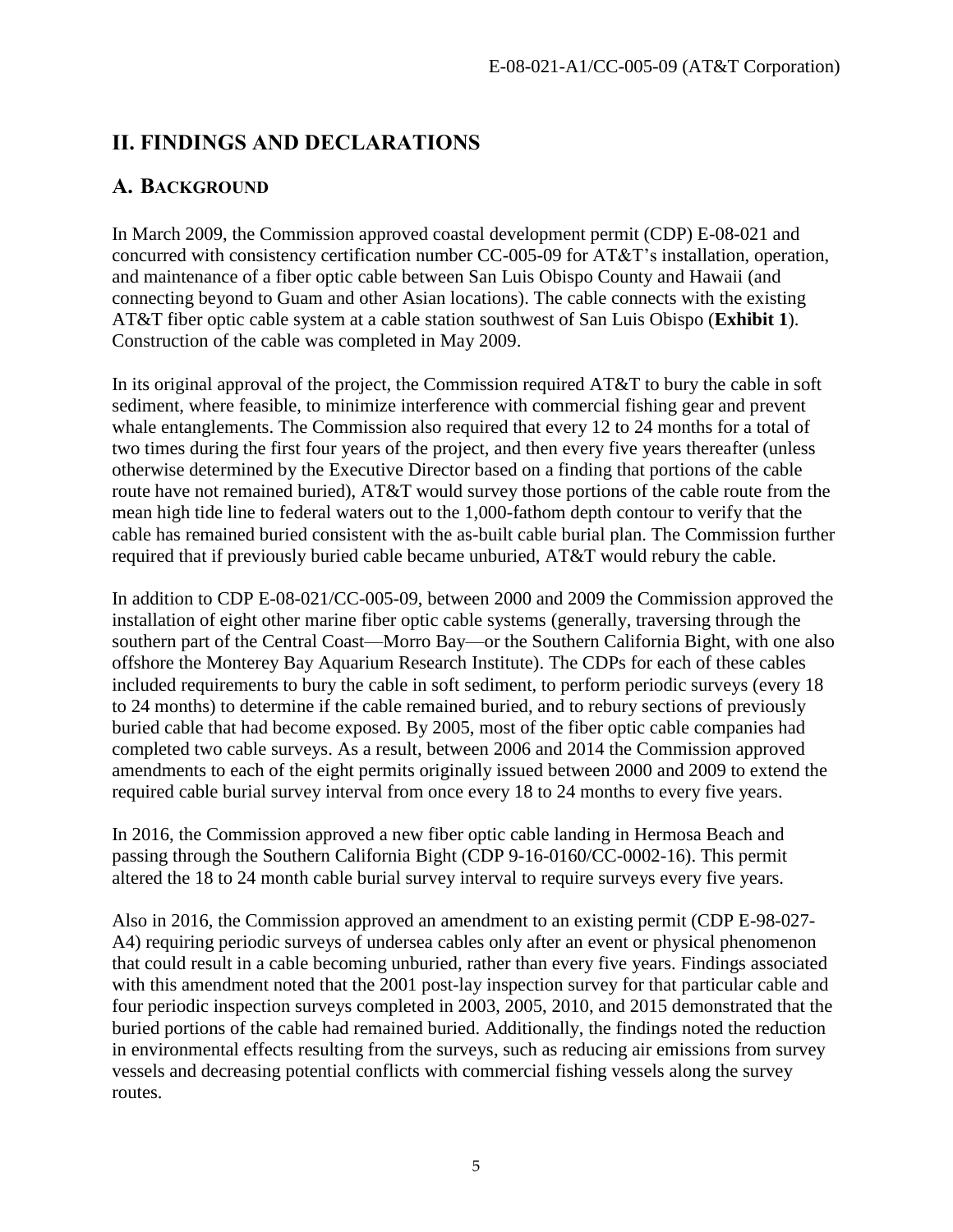Since 2016, the Commission has approved four other marine fiber optic cables that traverse the Southern California Bight. In these cases, the Commission has required that five years after cable installation, applicants perform a burial survey to determine if cables have remained buried consistent with the as-built conditions. The Commission has included a requirement that subsequent burial surveys (after the five years post-construction survey) occur only after an event with the potential to affect the cable, defining an event as:

*an incident or activity (such as a gear snag), the circumstances of which indicate the likelihood that the previously buried cable has become unburied; an act of God, such as a severe earthquake in the vicinity of the cables that could cause deformation of the sea floor or underwater landslides; or any other significant event that could cause excessive ocean floor scouring.* 

AT&T is proposing this amendment to permit E-08-021 to modify the burial survey requirements in a manner similar to those placed on cable permits since 2016.

## <span id="page-5-0"></span>**B. PROPOSED AMENDMENT AND CONSISTENCY CERTIFICATION MODIFICATION**

**Special Condition 8** of the original coastal development permit (CDP) E-08-021 required periodic cable inspections in State waters every 12 to 24 months for a total of two times during the first four years of the project, and then every five years thereafter (unless otherwise determined by the Executive Director based on a finding that portions of the cable route had not remained buried). In its consistency certification (CC-005-09), AT&T committed to performing burial surveys in similar fashion for the cable segments in federal waters.

Surveys for this cable conducted in 2010 and 2015 have indicated that the cable has remained buried since installation. The surveys have found that burial depths were at times greater than the as-laid burial depth because of natural settlement of the cable and sedimentation. The surveys have not found any indication the cable has been dragged or moved. AT&T therefore proposes to eliminate the requirement to survey the cable every five years and replace it with a requirement to survey only after an event with the potential to affect the cable, using the same definition of "event" that the Commission has applied in the CDPs for fiber optic cables since 2016.

The proposed revised special condition set forth below would supersede and replace **Special Condition 8** approved by the Commission in CDP E-08-021. The revisions are illustrated by strikethroughs for deletions and underlining for additions. All other requirements of the Commission's approval of CDP E-08-021, including but not limited to the Standard Conditions set forth in Appendix A of the Commission's findings for CDP E-08-021, remain in full force and effect with respect to the amended project.

**8. Cable Surveying**. Every 12 to 24 months for a total of two times during the first four years of the project, and then every five years thereafter (unless otherwise determined by the Executive Director based on a finding that portions of the cable route have not remained buried) After any event that has the potential to affect the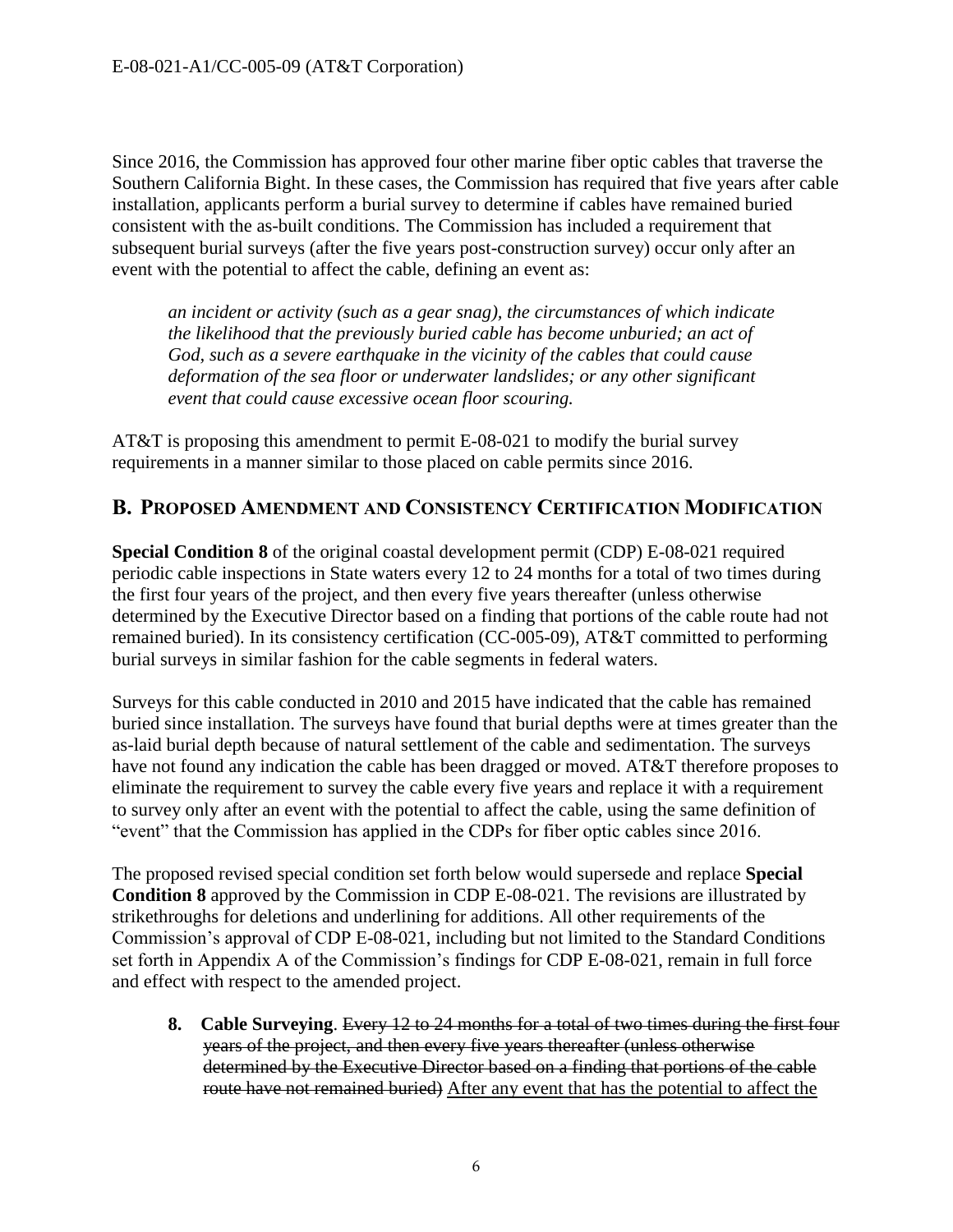cables, AT&T shall survey those potentially affected portions of the cable route from the mean high tide line to where project operations extend into federal waters out to the 1,000-fathom depth contour to verify that the cables have remained buried consistent with the as-built cable burial plan. The survey shall be conducted by a third party, approved by the Executive Director, using a ROV equipped with video and still cameras. Within 30 days of survey completion, AT&T shall submit to the Executive Director a report describing the results of the survey (including still images) and a copy of the videotape(s) recorded during the cable survey. The videotape(s) shall include a display that identifies the date, time, position, water depth, and heading of the ROV. If the survey shows that a segment(s) of a cable is no longer buried consistent with the as-built cable burial plan, AT&T shall, within 30 days of survey completion, submit to the Executive Director for approval a plan to rebury those cable segments. Upon approval of the plan by the Executive Director, AT&T shall proceed to implement the plan in accordance with the time schedule specified therein.

"Event" for the purposes of this condition is defined as: an incident or activity (such as a gear snag), the circumstances of which indicate the likelihood that previously buried cable has become unburied; an act of God, such as a severe earthquake in the vicinity of the cables that could cause deformation of the sea floor or underwater landslides; or any other significant event that could cause excessive ocean floor scouring. The applicant shall notify the Executive Director in writing within 10 days of the reporting or other identification of a qualifying event. This notification shall describe the location and nature of the qualifying event and the proposed survey, including survey location and timing and the survey data collection and/or analysis techniques that will be employed to ensure that survey results will facilitate comparison with the as-built survey (i.e., by minimizing discrepancies in the portrayal of survey results that stem from different survey methodologies or data analysis techniques). Following Executive Director approval of the proposed survey, the applicant shall schedule a survey at the soonest available opportunity, subject to vessel availability, weather conditions, and related operational conditions affecting the survey. Starting in 2020, and once every five years thereafter, in the absence of an event that would trigger a cable survey as described above, the applicant shall submit a written statement to the Executive Director confirming that no qualifying event has occurred since the prior cable survey and that no other conditions or changes have occurred that would affect the burial status of the segments of the cable that were documented as buried in the post-lay survey and subsequent cable surveys.

AT&T also proposes to modify its consistency certification to apply the language in the above revised condition to the portion of the cable in federal waters.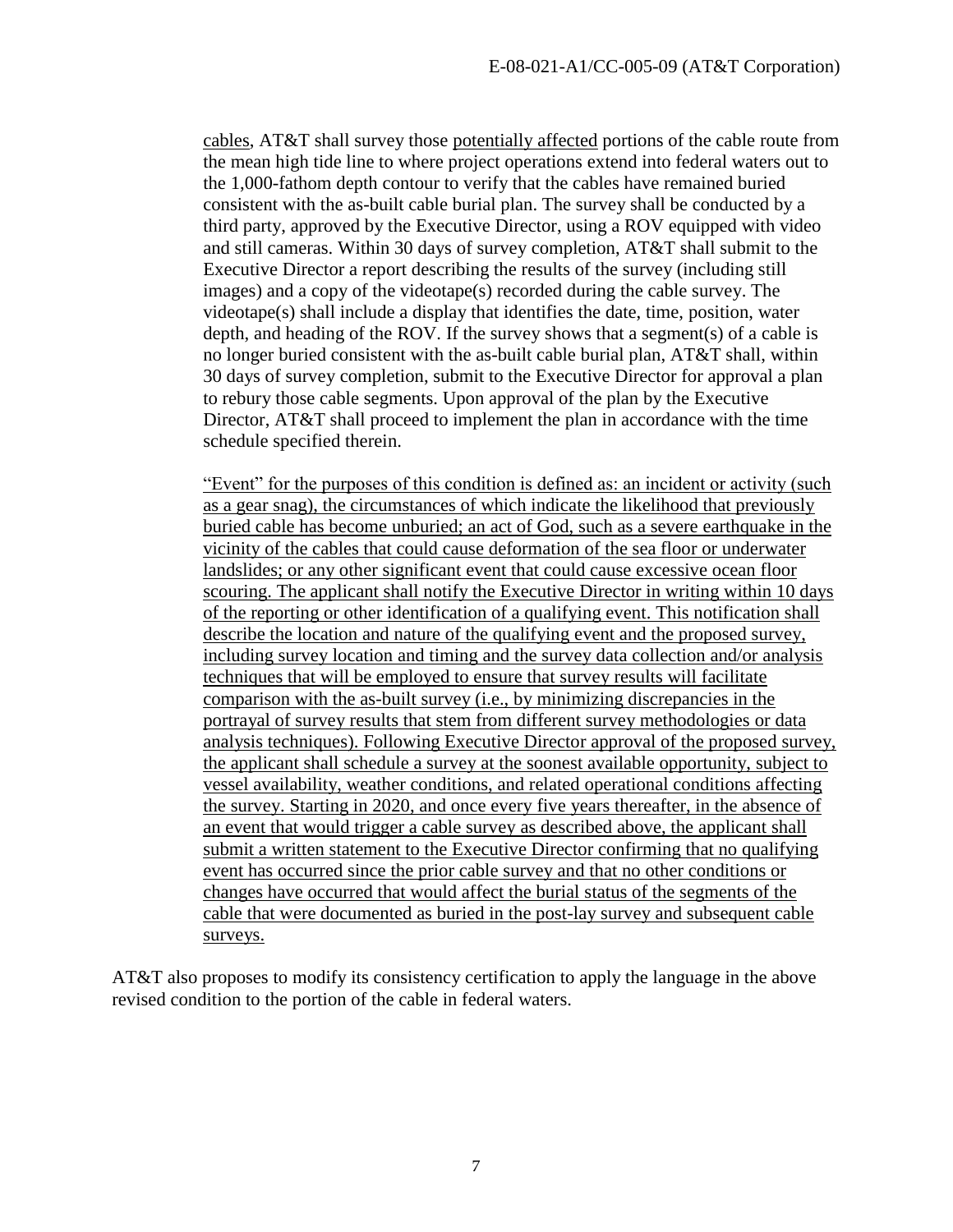# <span id="page-7-0"></span>**C. OTHER AGENCY APPROVALS AND TRIBAL CONSULTATIONS**

#### **State Lands Commission**

The applicant entered into a lease (No. 8144.1) with the State Lands Commission (SLC) that authorized the laying of the subject cable across State-owned submerged lands and tidelands. This lease originally required periodic surveys on the same schedule as the existing requirement of **Special Condition 8** of the CDP (as outlined above). In June 2018, the applicant applied to the SLC to revise the survey requirements of its lease consistent with the proposed CDP amendment described above; the SLC approved this application at its December 2018 meeting. The SLC lease continues to give the SLC authority to require the applicant to perform additional surveys of the cable in the event of natural or human-caused events that may uncover and expose the cable.

## <span id="page-7-1"></span>**D. MARINE RESOURCES AND COMMERCIAL FISHING**

Section 30230 of the Coastal Act states:

*Marine resources shall be maintained, enhanced, and where feasible, restored. Special protection shall be given to areas and species of special biological or economic significance. Uses of the marine environment shall be carried out in a manner that will sustain the biological productivity of coastal waters and that will maintain healthy populations of all species of marine organisms adequate for long-term commercial, recreational, scientific, and educational purposes.*

Section 30234.5 of the Coastal Act states:

*The economic, commercial, and recreational importance of fishing activities shall be recognized and protected.*

Key Coastal Act issues addressed in the findings for the original permit focused on concerns that: 1) whales may become entangled with the cables; 2) trawlers may snag their gear on a cable and thus lose gear and fishing time; and/or 3) abandoned fishing nets may get snagged by the cable and entangle and drown marine mammals or other marine wildlife. In CDP E-08-021, the Commission required **Special Condition 8** to help ensure that the cable remained buried to reduce the possibility of adverse impacts to marine mammals and commercial fishing from entanglement with the cables.

The proposal to conduct regular cable burial surveys following their installation was first advanced in 1998 by affected commercial fishermen. In response to fishermen's concerns, the cable companies agreed to survey the cable route at least every two years. The Commission required **Special Condition 8** to be consistent with the agreement reached with the fishermen.

Since the cable was installed, AT&T has submitted two cable burial surveys from 2010 and 2015. The results of these surveys continue to show that the burial status of the cable has not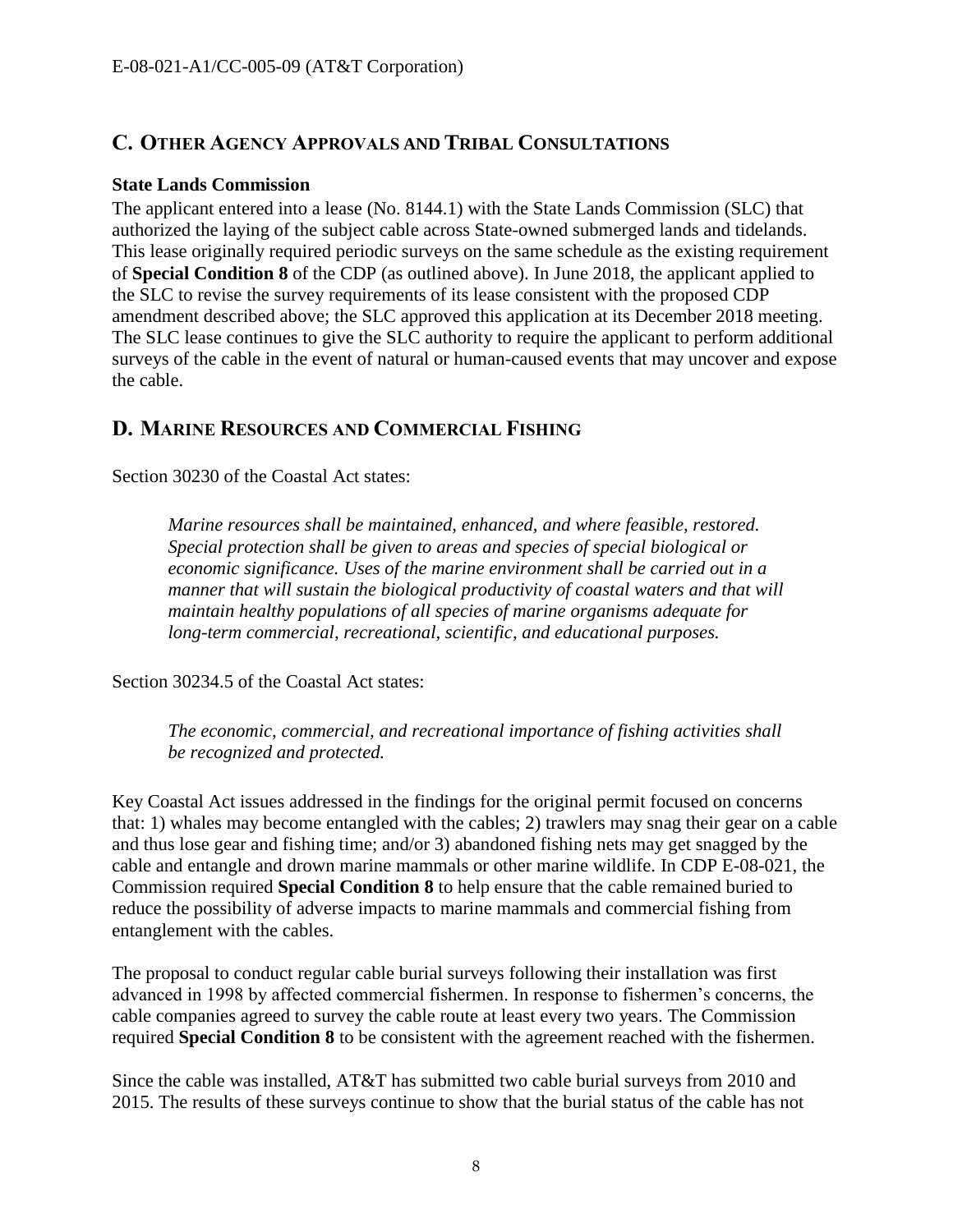changed significantly since its installation. These data are consistent with data from surveys of other marine optic cables approved by the Commission that show that the burial status of cables installed offshore of southern California have not changed significantly with time.

Based on this information, AT&T now proposes to eliminate the requirement to survey the cable every five years and replace it with a requirement to survey only after an event with the potential to affect the cable, defining an event as "an incident or activity (such as a gear snag), the circumstances of which indicate the likelihood that the previously buried cable has become unburied; an act of God, such as a severe earthquake in the vicinity of the cables that could cause deformation of the sea floor or underwater landslides; or any other significant event that could cause excessive ocean floor scouring."

As described above, **Special Condition 8**, which required periodic burial surveys of the AT&T cable, was included in CDP E-08-021 and CC-005-09 to reduce the potential for three types of impacts: 1) whales may become entangled with the cable; 2) trawlers may snag their gear on a cable and thus lose gear and fishing time; and/or 3) abandoned fishing nets may get snagged by the cable and entangle and drown marine mammals or other marine wildlife. In general, data from these burial surveys indicate that the potential for these three types of impacts was avoided at least in part because the cable was installed below the seafloor and has remained buried in the intervening years. Survey results indicate that once installed and buried in the sediment, the cable has not moved or become exposed. In support of this conclusion, according to AT&T there have been no claims of fishing gear entanglements or other similar impacts since the cable was installed. Additionally, the members of the Central California Joint Cable/Fisheries Liaison Committee support the proposed changes to **Special Condition 8** (see **Exhibit 2**). In addition, the two cable burial surveys in 2010 and 2015 have not found any indication of snagged fishing gear or entanglements.

Current fishing methods and equipment pose less of a risk of interaction with subsea fiber optic cables than trawling. While there are active fisheries in the project area, fishing regulations have generally restricted trawling activity, resulting in changes to the fishing fleet in the Morro Bay community to a smaller fleet with a wide diversity of target species and gear types (Padre Associates Inc. 2018). Three common fishing methods in the project area are baited traps, line catch, and seine nets. Line catch and seine nets (such as used for market squid) have minimal to no interaction with the seabed and thus are not susceptible to adverse impacts associated with the bottom-laying cable. Baited traps (such as used for Dungeness crab) consist of a metal or plastic trap on the seafloor with a line attached to a surface buoy. No trap or line snags with the installed cable have been reported by fishermen, and the impacts to fishermen because of snags and lost fishing time and/or gear is expected to remain insignificant.

Additionally, the burial surveys result in impacts to marine resources and fishing. Survey vessels required to conduct the surveys generate emissions including criteria pollutants, carbon dioxide, and other greenhouse gases. During transit to and from the project site, and during the surveys, survey vessels have the potential to collide with marine mammals and/or result in marine species' avoidance of the project area while surveys are being conducted. Finally, the presence of survey vessels creates a nuisance for fishermen who are forced to avoid the survey areas or remove traps along the survey route in advance of the surveys and while the survey is occurring.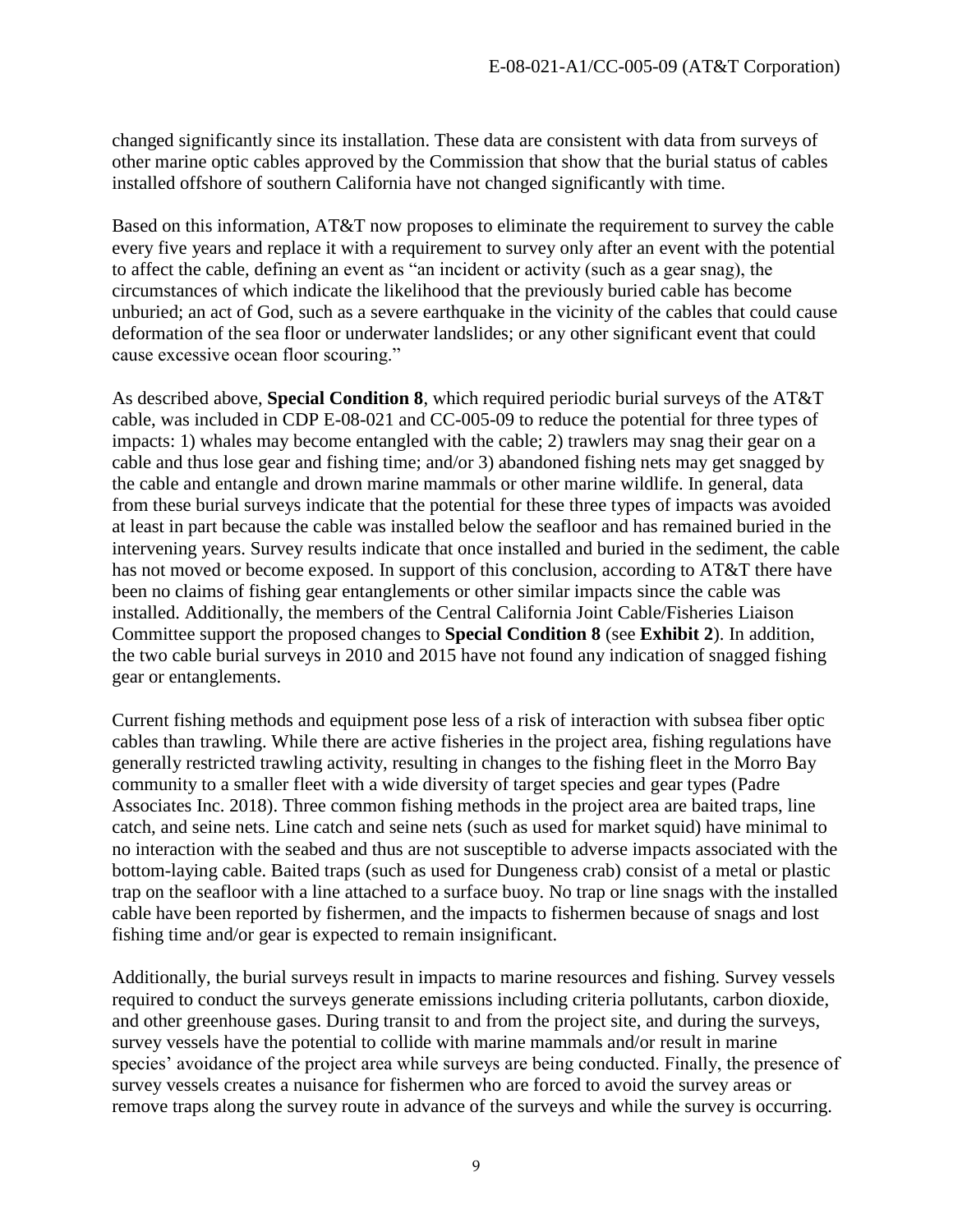In the interest of avoiding this disturbance, as mentioned previously commercial fishermen support the proposed amendment (**Exhibit 2**).

The Commission agrees with AT&T that adverse impacts to marine resources and fisherman are not likely to be significant in the future, as long as the cable remains buried. Survey data from the last fifteen years (that was not available when the cable was first approved) indicate that under normal oceanic conditions offshore southern California, the cable is not expected to move or become exposed. Under these circumstances, the adverse impacts caused by surveys are likely to outweigh the benefit of conducting the surveys. Thus, marine resources and fishing activities are best protected by removing the requirement for periodic surveys. It is important to note, however, that these conclusions rely on the persistence of normal oceanic conditions and the absence of any unanticipated incident or event that has the potential to expose the cable. To address this concern, the amendment to **Special Condition 8** includes language that requires AT&T to conduct a cable survey after an event, such as an earthquake or tsunami or a gear snag, which has the potential to expose the cable. Further, AT&T is required to submit a statement to the Executive Director every five years confirming that no qualifying event has occurred and that no other conditions or changes have occurred that would affect the burial status of the cable.

With the amended condition in place, marine resources and fishing interests will continue to be protected. The Commission therefore finds that eliminating the requirement for periodic surveys but retaining the requirement that the applicant conduct a survey after an event that has the potential to expose the cable is consistent with the marine resources and commercial fishing policies (Sections 30230 and 30234.5, respectively, of the Coastal Act).

# <span id="page-9-0"></span>**E. CALIFORNIA ENVIRONMENTAL QUALITY ACT**

Section 13096 of the Commission's Code of Regulations requires Commission approval of Coastal Development Permits to be supported by a finding showing the permit, as conditioned, to be consistent with any applicable requirements of the California Environmental Quality Act (CEQA). Section 21080.5(d)(2)(A) of CEQA prohibits a proposed development from being approved if there are feasible alternatives or feasible mitigation measures available which would substantially lessen any significant adverse effect which the activity may have on the environment.

The State Lands Commission, acting as lead CEQA agency, certified an Environmental Impact Report for the proposed project on March 2, 2009.

In CDP E-08-021, the proposed development was conditioned in order to be found consistent with the Chapter 3 policies of the Coastal Act. Mitigation measures, including conditions addressing marine resources, dredge and fill of coastal waters, water quality, oil spills, ESHA, commercial and recreational fishing, public access and recreation, air quality, and cultural resources were incorporated to minimize all adverse environmental impacts. The Commission found that as conditioned, there were no feasible alternatives or feasible mitigation measures available which would substantially lessen any significant adverse impact which the activity may have on the environment. Therefore, the Commission found that the proposed project as fully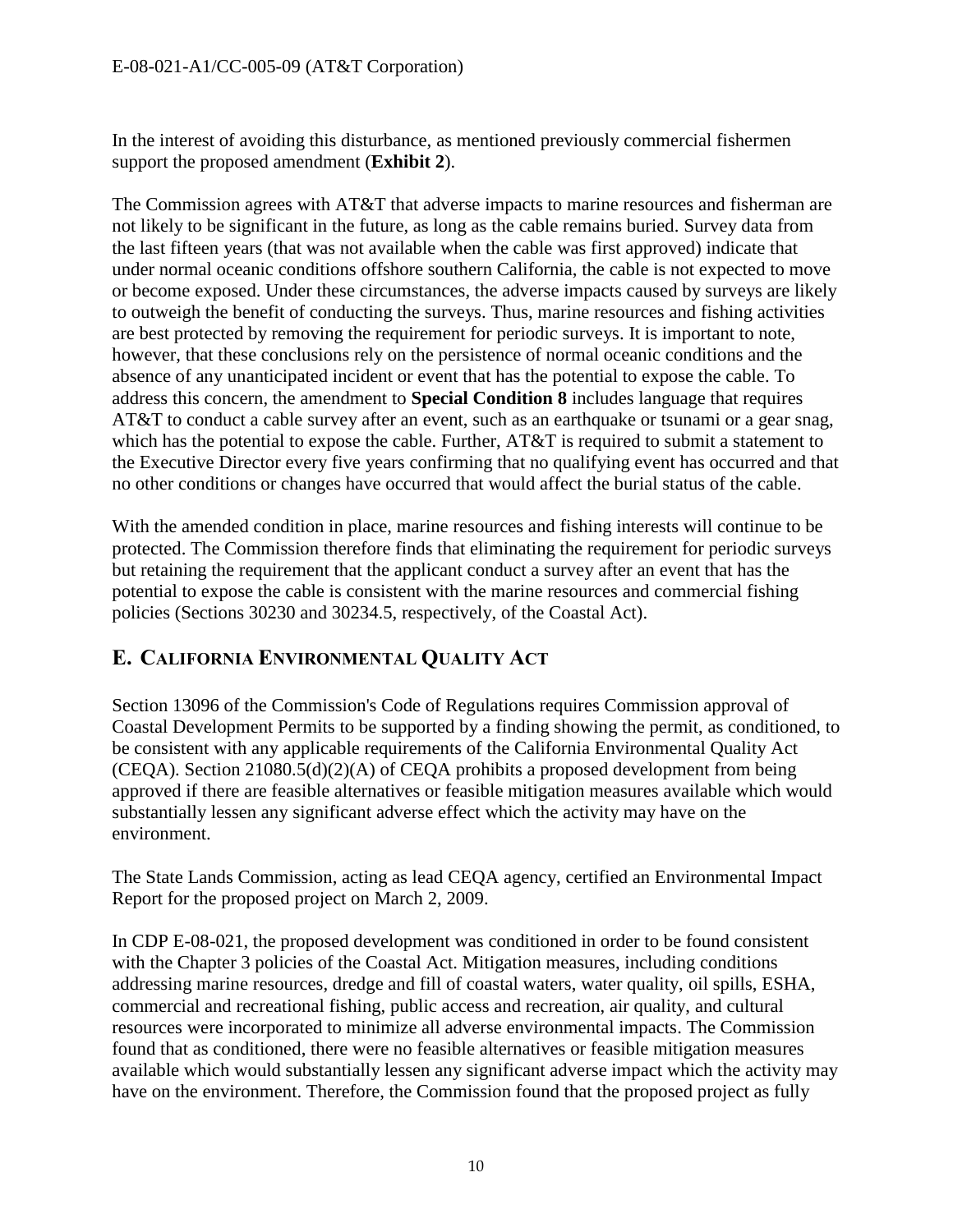conditioned to be consistent with the provisions of CEQA. Based on information derived from surveys that have been performed thus far, elimination of periodic burial surveys will not materially increase the likelihood of the environmental effect that the surveys are intended to detect, namely, the uncovering of the cable. Further, such a reduction will reduce the environmental effects associated with performing the surveys (e.g., air emissions from survey vessels and potential conflicts with commercial fishing along the cable survey routes). Thus, the amendment to CDP E-08-021 incorporates mitigation measures to avoid any significant environmental effects under the Coastal Act and CEQA.